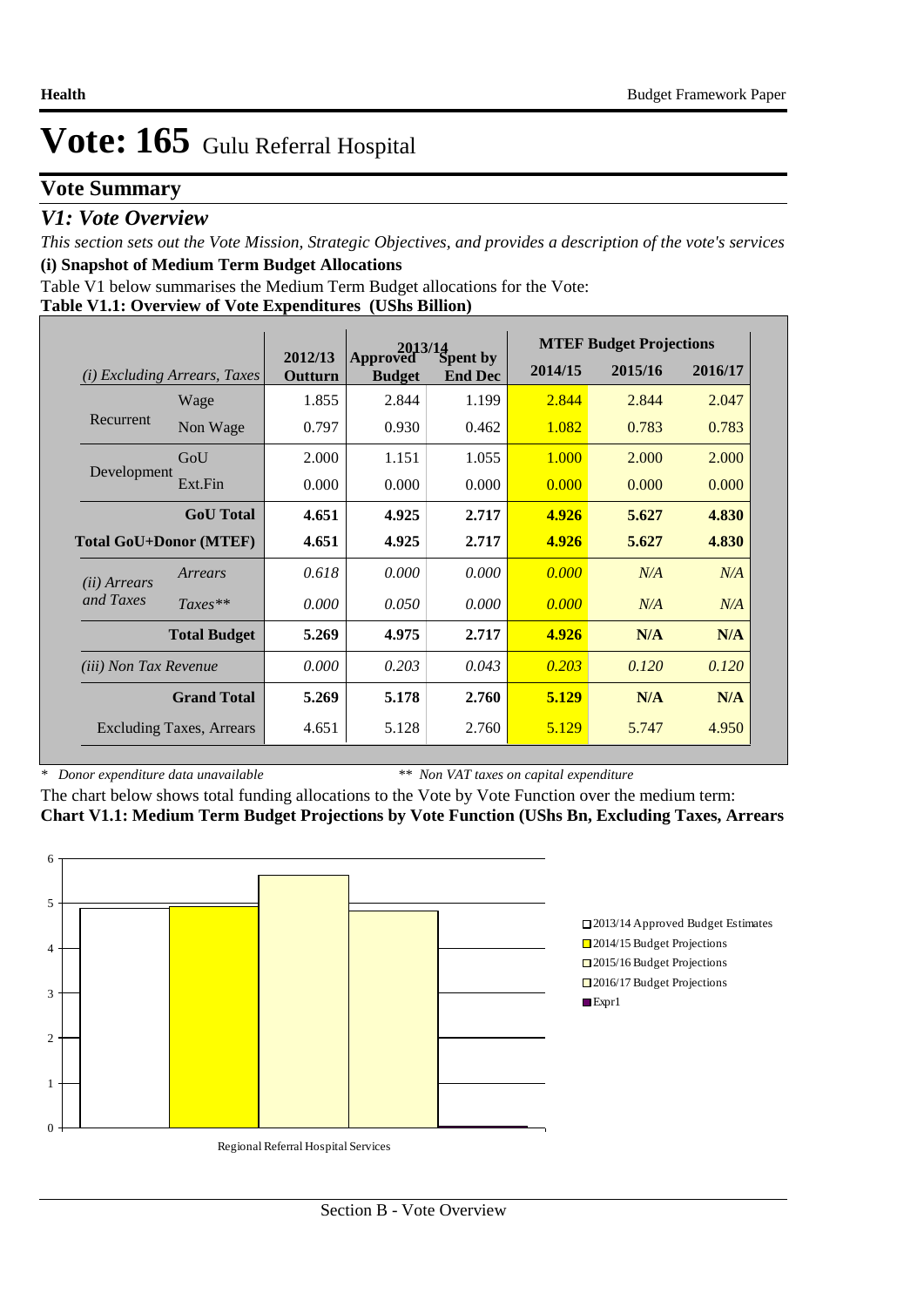## **Vote Summary**

## **(ii) Vote Mission Statement**

The Vote's Mission Statement is:

*To provide specialist, curative, preventive and promotive services to the Acholi Sub-Region , perform operational research and provide conducive environment for medical training.*

### **(iii) Vote Outputs which Contribute to Priority Sector Outcomes**

The table below sets out the vote functions and outputs delivered by the vote which the sector considers as contributing most to priority sector outcomes.

| <b>Table V1.2: Sector Outcomes, Vote Functions and Key Outputs</b> |                                                                                   |                                                                                                          |
|--------------------------------------------------------------------|-----------------------------------------------------------------------------------|----------------------------------------------------------------------------------------------------------|
| <b>Sector Outcome 1:</b>                                           | <b>Sector Outcome 2:</b>                                                          | <b>Sector Outcome 3:</b>                                                                                 |
| Increased deliveries in health facilities                          | Children under one year old protected<br><i>against life threatening diseases</i> | <b>Health facilities receive adequate stocks</b><br>of essential medicines and health<br>supplies (EMHS) |
| Vote Function: 08 56 Regional Referral Hospital Services           |                                                                                   |                                                                                                          |
| <b>Outputs Contributing to Outcome 1:</b>                          | <b>Outputs Contributing to Outcome 2:</b>                                         | <b>Outputs Contributing to Outcome 3:</b>                                                                |
| Outputs Provided                                                   | <b>Outputs Provided</b>                                                           | None                                                                                                     |
| 085601 Inpatient services                                          | 085606 Prevention and rehabilitation                                              |                                                                                                          |
| 085602 Outpatient services                                         | services                                                                          |                                                                                                          |
| 085606 Prevention and rehabilitation<br>services                   |                                                                                   |                                                                                                          |
| Capital Purchases                                                  |                                                                                   |                                                                                                          |
| 085680 Hospital<br>Construction/rehabilitation                     |                                                                                   |                                                                                                          |
| 085681 Staff houses construction and<br>rehabilitation             |                                                                                   |                                                                                                          |

## *V2: Past Vote Performance and Medium Term Plans*

*This section describes past and future vote performance, in terms of key vote outputs and plans to address sector policy implementation issues.* 

### **(i) Past and Future Planned Vote Outputs**

### *2012/13 Performance*

The hospital constructed a theater to boost on major operations; Medical Equipment was purchased improving conduction of tests and diagnosis services in the hospital. Private wing was constructed which will generate NTR in the future

### *Preliminary 2013/14 Performance*

The hospital admitted 8,585 patients, conducted 544 major operations and 5800 Minor operation. The number of outpatients was 40165 while that of the specialized clinic were 14,810 specialized

### **Table V2.1: Past and 201/12 Key Vote Outputs\***

| <i>Vote, Vote Function</i><br><b>Key Output</b> | 2013/14<br><b>Approved Budget and</b><br><b>Planned outputs</b>                                     | <b>Spending and Outputs</b><br><b>Achieved by End Dec</b>                                       | 2014/15<br><b>Proposed Budget and</b><br><b>Planned Outputs</b>                                     |
|-------------------------------------------------|-----------------------------------------------------------------------------------------------------|-------------------------------------------------------------------------------------------------|-----------------------------------------------------------------------------------------------------|
| Vote: 165 Gulu Referral Hospital                |                                                                                                     |                                                                                                 |                                                                                                     |
|                                                 | Vote Function: 0856 Regional Referral Hospital Services                                             |                                                                                                 |                                                                                                     |
| Output: 085601                                  | <b>Inpatient services</b>                                                                           |                                                                                                 |                                                                                                     |
| Description of Outputs:                         | 18,000 inpatients<br>admissions;75% bed occupancy<br>rate and 4 day average stay for<br>inpatients. | 4448 inpatients admissions; 74%<br>bed occupancy rate and 5 day<br>average stay for inpatients. | 18,000 inpatients<br>admissions;70% bed occupancy<br>rate and 4 day average stay for<br>inpatients. |
| Performance Indicators:                         |                                                                                                     |                                                                                                 |                                                                                                     |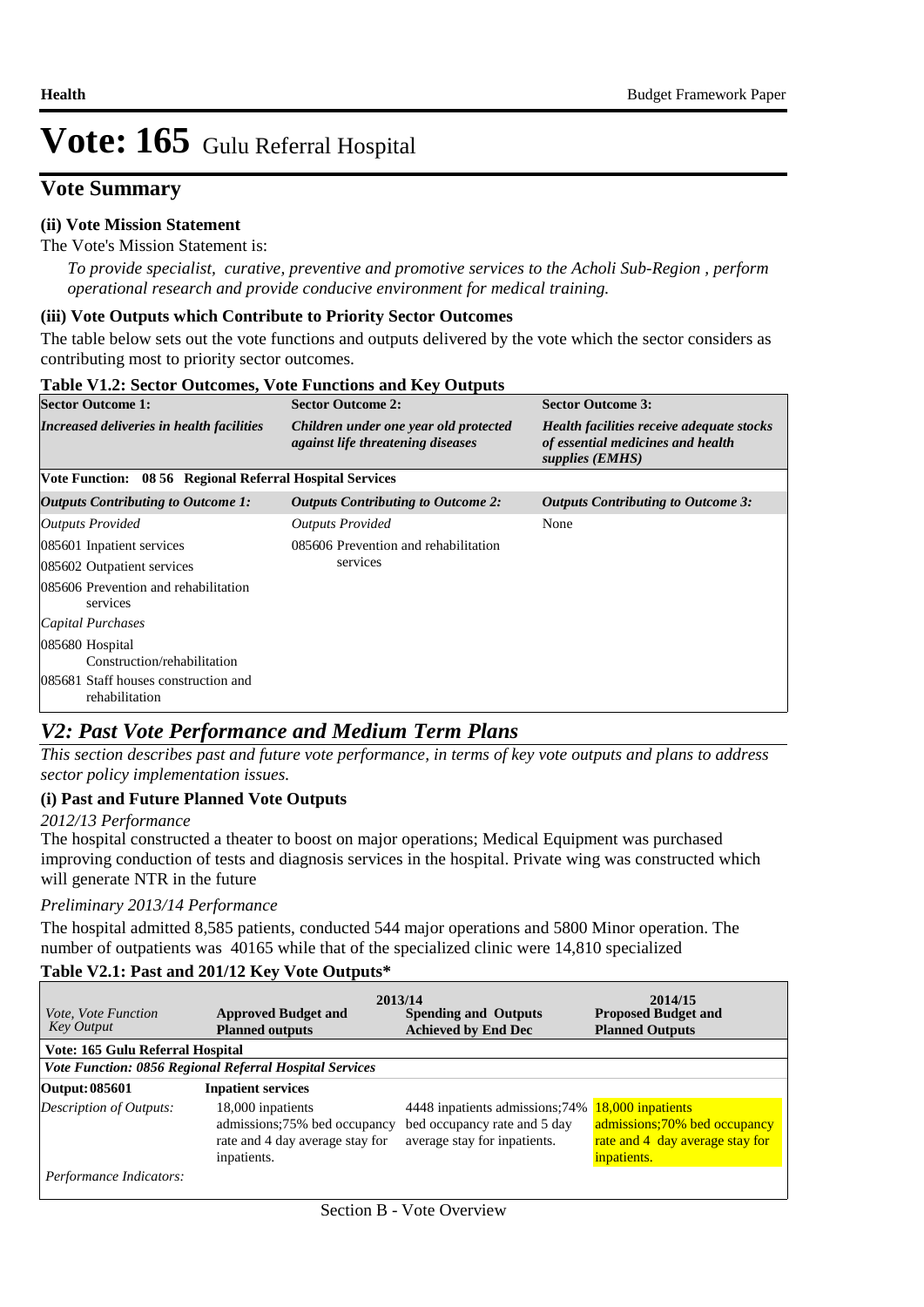# **Vote Summary**

| Vote, Vote Function<br>Key Output                   | <b>Approved Budget and</b><br><b>Planned outputs</b>                                                       |       | 2013/14<br><b>Spending and Outputs</b><br><b>Achieved by End Dec</b>                             |       | 2014/15<br><b>Proposed Budget and</b><br><b>Planned Outputs</b>                                                   |       |
|-----------------------------------------------------|------------------------------------------------------------------------------------------------------------|-------|--------------------------------------------------------------------------------------------------|-------|-------------------------------------------------------------------------------------------------------------------|-------|
| No. of in patients admitted                         | 18000                                                                                                      |       | 4,448                                                                                            |       | 18,000                                                                                                            |       |
| Bed occupancy rate<br>(inpatients)                  | 75                                                                                                         |       | 74                                                                                               |       | 70                                                                                                                |       |
| Average rate of stay for<br>inpatients (no. days)   | 5                                                                                                          |       | 5                                                                                                |       | $\overline{4}$                                                                                                    |       |
| Output Cost: UShs Bn:                               |                                                                                                            | 3.259 | UShs Bn:                                                                                         | 0.676 | <b>UShs Bn:</b>                                                                                                   | 3.312 |
| Output: 085602                                      | <b>Outpatient services</b>                                                                                 |       |                                                                                                  |       |                                                                                                                   |       |
| Description of Outputs:                             | 170,000 Outpatient's<br>Attendance, General<br>Outpatients-90,000 Specialized<br>Clinic Attendance, 80,000 |       | 47,739 Outpatient's Attendance,<br>General Outpatients-<br>Specialized Clinic Attendance         |       | 170,000 Outpatient's<br><b>Attendance, General</b><br>Outpatients-90,000 Specialized<br>Clinic Attendance, 80,000 |       |
| Performance Indicators:                             |                                                                                                            |       |                                                                                                  |       |                                                                                                                   |       |
| No. of specialised<br>outpatients attended to       | 80000                                                                                                      |       | 17,014                                                                                           |       | 80,000                                                                                                            |       |
| No. of general outpatients<br>attended to           | 90000                                                                                                      |       | 28,725                                                                                           |       | 90,000                                                                                                            |       |
| Output Cost: UShs Bn:                               |                                                                                                            | 0.296 | $UShs Bn$ :                                                                                      | 0.060 | <b>UShs Bn:</b>                                                                                                   | 0.316 |
| Output: 085603                                      | Medicines and health supplies procured and dispensed                                                       |       |                                                                                                  |       |                                                                                                                   |       |
| Description of Outputs:                             | Medicines delivered by NMS<br>prescribed and dispensed                                                     |       | Medicines delivered by NMS<br>prescribed and dispensed                                           |       | Medicines delivered by NMS<br>prescribed and dispensed                                                            |       |
| Performance Indicators:                             |                                                                                                            |       |                                                                                                  |       |                                                                                                                   |       |
| Value of medicines<br>received/dispensed (Ush bn)   | 1.2                                                                                                        |       | 0.300                                                                                            |       | 1.5                                                                                                               |       |
| Output Cost: UShs Bn:                               |                                                                                                            | 0.008 | UShs Bn:                                                                                         | 0.002 | <b>UShs Bn:</b>                                                                                                   | 0.008 |
| Output: 085604                                      | <b>Diagnostic services</b>                                                                                 |       |                                                                                                  |       |                                                                                                                   |       |
| <b>Description of Outputs:</b>                      | 40,000 lab tests, 3,000 xray<br>ultra sound imagings 3900                                                  |       | 18910 lab tests,0 xray ultra<br>sound imagings 1699                                              |       | 40,000 lab tests, 3,000 xray<br>ultra sound imagings 3900                                                         |       |
| Performance Indicators:                             |                                                                                                            |       |                                                                                                  |       |                                                                                                                   |       |
| Patient xrays (imaging)                             | 3000                                                                                                       |       | 1699                                                                                             |       | <b>3900</b>                                                                                                       |       |
| No. of labs/tests                                   | 40000                                                                                                      |       | 18910                                                                                            |       | 40000                                                                                                             |       |
| Output Cost: UShs Bn:                               |                                                                                                            | 0.001 | $UShs Bn$ :                                                                                      | 0.000 | <b>UShs Bn:</b>                                                                                                   | 0.001 |
| <b>Output: 085606</b>                               | <b>Prevention and rehabilitation services</b>                                                              |       |                                                                                                  |       |                                                                                                                   |       |
| <b>Description of Outputs:</b>                      | 13,856 antenatal cases, 23,484<br>people 358/immunised, people<br>receiving family planning<br>services    |       | 3,113 antenatal cases, 7,664<br>immunised 9,421, people<br>receiving family planning<br>services |       | 16,000 antenatal cases, 40,000<br>immunised, 3,876 people<br>receiving family planning<br>services                |       |
| Performance Indicators:                             |                                                                                                            |       |                                                                                                  |       |                                                                                                                   |       |
| No. of people receiving<br>family planning services | 3570                                                                                                       |       | 9,421                                                                                            |       | 3,876                                                                                                             |       |
| No. of people immunised                             | 23484                                                                                                      |       | 7,664                                                                                            |       | 40,000                                                                                                            |       |
| No. of antenatal cases                              | 13856                                                                                                      |       | 3,113                                                                                            |       | 16,000                                                                                                            |       |
| Output Cost: UShs Bn:                               |                                                                                                            | 0.045 | UShs Bn:                                                                                         | 0.011 | <b>UShs Bn:</b>                                                                                                   | 0.045 |
| Output: 085680                                      | Hospital Construction/rehabilitation                                                                       |       |                                                                                                  |       |                                                                                                                   |       |
| <b>Description of Outputs:</b>                      | complete contruction of<br>administration block.                                                           |       | house near completion.<br>Handover to be done next<br>quarter.                                   |       | n/a                                                                                                               |       |
| Performance Indicators:                             |                                                                                                            |       |                                                                                                  |       |                                                                                                                   |       |
| No.                                                 | $\boldsymbol{0}$                                                                                           |       | $\boldsymbol{0}$                                                                                 |       | $\overline{\mathbf{0}}$                                                                                           |       |
| reconstructed/rehabilitated                         |                                                                                                            |       |                                                                                                  |       |                                                                                                                   |       |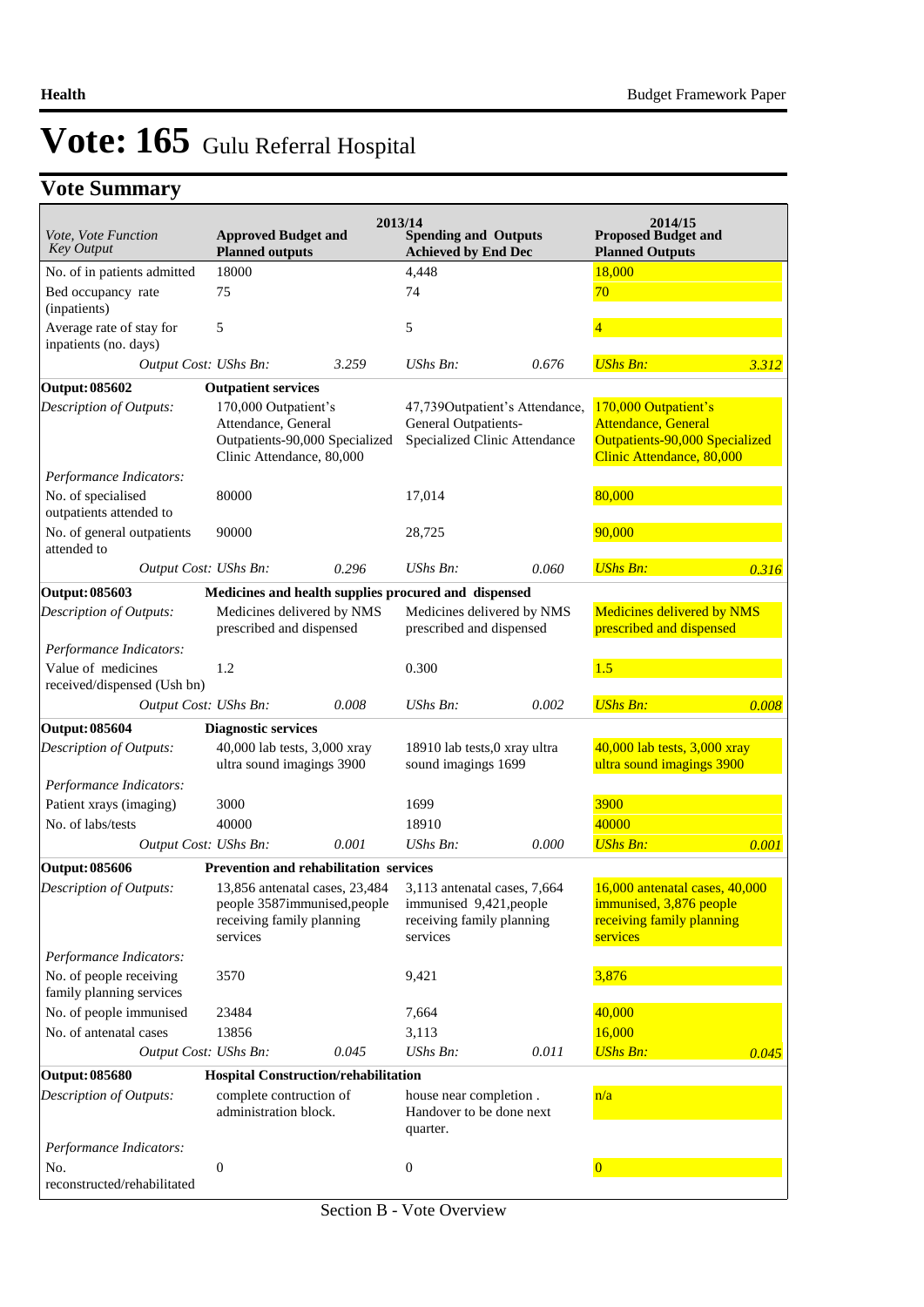# **Vote Summary**

| <i>Vote, Vote Function</i><br><b>Key Output</b>                                | <b>Approved Budget and</b><br><b>Planned outputs</b>  | 2013/14 | <b>Spending and Outputs</b><br><b>Achieved by End Dec</b>                   |       | 2014/15<br><b>Proposed Budget and</b><br><b>Planned Outputs</b>                                                       |       |
|--------------------------------------------------------------------------------|-------------------------------------------------------|---------|-----------------------------------------------------------------------------|-------|-----------------------------------------------------------------------------------------------------------------------|-------|
| general wards                                                                  |                                                       |         |                                                                             |       |                                                                                                                       |       |
| No. of hospitals benefiting<br>from the rennovation of<br>existing facilities. | 1                                                     |         | л                                                                           |       | $\Omega$                                                                                                              |       |
| Output Cost: UShs Bn:                                                          |                                                       | 0.475   | UShs $B_n$ :                                                                | 0.158 | <b>UShs Bn:</b>                                                                                                       | 0.000 |
| Output: 085681                                                                 | <b>Staff houses construction and rehabilitation</b>   |         |                                                                             |       |                                                                                                                       |       |
| <b>Description of Outputs:</b>                                                 | construction of staff house to<br>accommodate 6 staff |         | construction near completion<br>and payment of preliminary<br>certificates. |       | <b>Contribution to phase 1</b><br>construction of 52 units of staff<br>houses to accommodate staff of<br>the hospital |       |
| Performance Indicators:                                                        |                                                       |         |                                                                             |       |                                                                                                                       |       |
| No. of staff houses<br>constructed/rehabilitated                               |                                                       |         |                                                                             |       | 52                                                                                                                    |       |
| Output Cost: UShs Bn:                                                          |                                                       | 0.556   | $UShs Bn$ :                                                                 | 0.185 | <b>UShs Bn:</b>                                                                                                       | 1.000 |
| <b>Vote Function Cost</b>                                                      | <b>UShs Bn:</b>                                       |         | 5.178 UShs Bn:                                                              |       | 2.717 UShs Bn:                                                                                                        | 5.129 |
| <b>Cost of Vote Services:</b>                                                  | UShs $Bn$ :                                           |         | $5.128$ UShs Bn:                                                            |       | 2.717 <i>UShs Bn:</i>                                                                                                 | 5.129 |

*\* Excluding Taxes and Arrears*

#### *2014/15 Planned Outputs*

1.Recruit critical cadres currently in shortsupply, i.e gynaecologist, surgeon, 2 clinical officers, 4 nurses, 4 midwives

2.Start on construction of a 52 unit housing complex for medium level staff

### **Table V2.2: Past and Medum Term Key Vote Output Indicators\***

|                                                          |                           | 2013/14          |                                     |                | <b>MTEF Projections</b> |                |  |  |
|----------------------------------------------------------|---------------------------|------------------|-------------------------------------|----------------|-------------------------|----------------|--|--|
| Vote Function Key Output<br><b>Indicators and Costs:</b> | 2012/13<br><b>Outturn</b> | Approved<br>Plan | <b>Outturn by</b><br><b>End Dec</b> | 2014/15        | 2015/16                 | 2016/17        |  |  |
| Vote: 165 Gulu Referral Hospital                         |                           |                  |                                     |                |                         |                |  |  |
| Vote Function:0856 Regional Referral Hospital Services   |                           |                  |                                     |                |                         |                |  |  |
| Average rate of stay for inpatients                      |                           | 5                | $\mathbf{5}$                        | $\overline{4}$ | $\overline{4}$          | 5              |  |  |
| (no. days)                                               |                           |                  |                                     |                |                         |                |  |  |
| Bed occupancy rate (inpatients)                          |                           | 75               | 74                                  | 70             | 70                      | 70             |  |  |
| No. of in patients admitted                              |                           | 18000            | 4,448                               | 18,000         | 18000                   | 18000          |  |  |
| No. of general outpatients attended to                   |                           | 90000            | 28,725                              | 90,000         | 90000                   | 90000          |  |  |
| No. of specialised outpatients                           |                           | 80000            | 17,014                              | 80,000         | 80000                   | 80000          |  |  |
| attended to                                              |                           |                  |                                     |                |                         |                |  |  |
| Value of medicines                                       |                           | 1.2              | 0.300                               | 1.5            | 1.5                     | 1.5            |  |  |
| received/dispensed (Ush bn)                              |                           |                  |                                     |                |                         |                |  |  |
| No. of labs/tests                                        |                           | 40000            | 18910                               | 40000          | 40000                   | 40000          |  |  |
| Patient xrays (imaging)                                  |                           | 3000             | 1699                                | 3900           | 3900                    | 3900           |  |  |
| No. of antenatal cases                                   |                           | 13856            | 3,113                               | 16,000         | 16000                   | 16000          |  |  |
| No. of people immunised                                  |                           | 23484            | 7,664                               | 40.000         | 40000                   | 40000          |  |  |
| No. of people receiving family                           |                           | 3570             | 9,421                               | 3,876          |                         |                |  |  |
| planning services                                        |                           |                  |                                     |                |                         |                |  |  |
| No. of hospitals benefiting from the                     |                           | 1                |                                     | $\overline{0}$ | $\overline{0}$          | $\overline{0}$ |  |  |
| rennovation of existing facilities.                      |                           |                  |                                     |                |                         |                |  |  |
| No. reconstructed/rehabilitated                          |                           | $\overline{0}$   | $\vert 0 \vert$                     | $\overline{0}$ | $\mathbf{0}$            | $\overline{0}$ |  |  |
| general wards                                            |                           |                  |                                     |                |                         |                |  |  |
| No. of staff houses                                      |                           | 1                |                                     | 52             | $\mathbf{1}$            | $\mathbf{1}$   |  |  |
| constructed/rehabilitated                                |                           |                  |                                     |                |                         |                |  |  |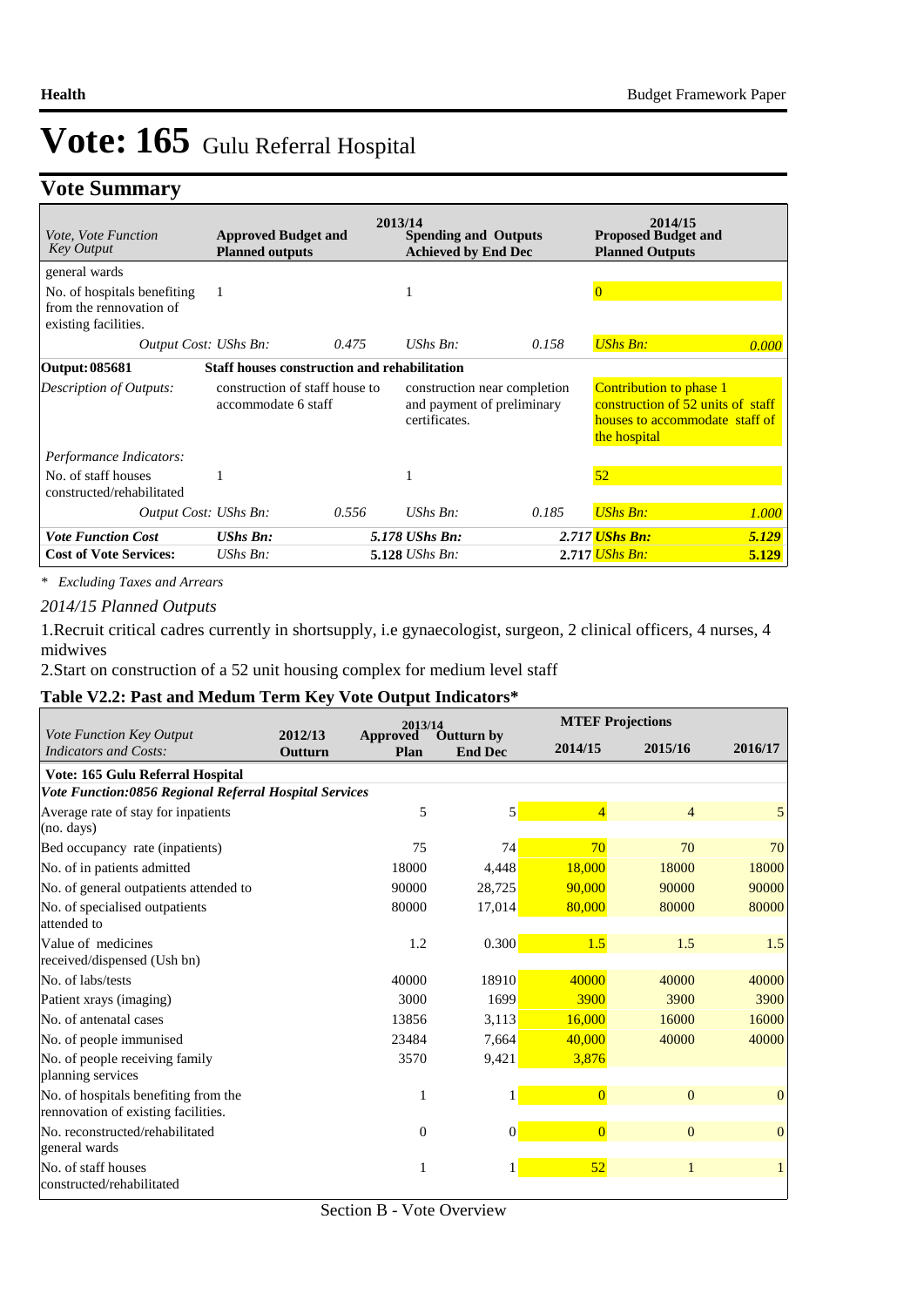# **Vote Summary**

| Vote Function Key Output               |                    | 2013/14                 |                              |         | <b>MTEF Projections</b> |          |  |  |
|----------------------------------------|--------------------|-------------------------|------------------------------|---------|-------------------------|----------|--|--|
| <b>Indicators and Costs:</b>           | 2012/13<br>Outturn | <b>Approved</b><br>Plan | Outturn by<br><b>End Dec</b> | 2014/15 | 2015/16                 | 2016/17  |  |  |
| No. of maternity wards constructed     |                    |                         |                              |         |                         | $\Omega$ |  |  |
| No. of maternity wards rehabilitated   |                    |                         |                              |         |                         |          |  |  |
| No. of OPD wards constructed           |                    |                         |                              |         |                         | 0        |  |  |
| No. of OPD wards rehabilitated         |                    |                         |                              |         |                         | $\Omega$ |  |  |
| No. of other wards constructed         |                    |                         |                              |         | $\Omega$                |          |  |  |
| No. of other wards rehabilitated       |                    |                         |                              |         |                         |          |  |  |
| No. of theatres constructed            |                    |                         |                              |         |                         | $\Omega$ |  |  |
| No. of theatres rehabilitated          |                    |                         |                              |         |                         | $\Omega$ |  |  |
| Value of medical equipment             |                    | 0.120                   | 0.120                        |         | 0 <sup>0</sup>          | $00\,$   |  |  |
| procured (Ush Bn)                      |                    |                         |                              |         |                         |          |  |  |
| <b>Vote Function Cost (UShs bn)</b>    | 5.269              | 5.128                   | 2.717                        | 5.129   | 5.747                   | 4.950    |  |  |
| <b>Cost of Vote Services (UShs Bn)</b> | 5.269              | 5.128                   | 2.717                        | 5.129   | 5.747                   | 4.950    |  |  |

### *Medium Term Plans*

1.Recruit more nurses and midwives, consider revising establishment to national referral status.

- 2. Overhaul the entire water system, change underground plumbing, increase rain water harvesting and
- increase water storage. Switch hospital to a single meter National water supply.
- 3. Purchase land for expansion of the hospital.
- 4. Compound design and levelling and walkways =450m .
- 5. process land title for the available hospital land=45m.
- 6. Purchase of laundury eqipment =140M.
- 7. Construction of staff houses 60 units=6bn

## **(ii) Efficiency of Vote Budget Allocations**

The justification for allocation is a growing population and an increasing complexity of the services we have to provide. Improvement of management in the hospital and internal supervision will be one of the pillars to improve efficiency. One key area where we need to save is on water utilisation. Rain water harvesting may be a major project to save us from the water bills.

## **Table V2.3: Allocations to Key Sector and Service Delivery Outputs over the Medium Term**

|                                 | $(i)$ Allocation (Shs Bn) |                  |                                 |  | $(ii)$ % Vote Budget |                   |                                 |         |
|---------------------------------|---------------------------|------------------|---------------------------------|--|----------------------|-------------------|---------------------------------|---------|
| <b>Billion Uganda Shillings</b> |                           |                  | 2013/14 2014/15 2015/16 2016/17 |  |                      |                   | 2013/14 2014/15 2015/16 2016/17 |         |
| <b>Key Sector</b>               | 4.6                       | 4.7 <sup>°</sup> | 3.8                             |  |                      | $90.3\%$ $91.1\%$ | 76.4%                           | $0.0\%$ |
| Service Delivery                | 4.6                       | 4.7              | 4.2                             |  | $90.5\%$             | 91.3%             | 82.8%                           | $0.0\%$ |

Production of our outputs in a hospital very much depends on the cost of fuel for the ambulance and generator, the cost and reliability of electricity and the cost of water, all of which have been rising in the medium past. Equipment maintenance and cleaning services for the expanding hospital have also been rising. The increases in prices of these calls for an increase in the recurrent non wage budget, which has also been stagnant for a long time.

### **Table V2.4: Key Unit Costs of Services Provided and Services Funded (Shs '000)**

| <b>Unit Cost</b><br><b>Description</b>                 | Actual<br>2012/13 | <b>Planned</b><br>2013/14 | <b>Actual</b><br>by Sept | <b>Proposed</b><br>2014/15 | <b>Costing Assumptions and Reasons for</b><br>any Changes and Variations from Plan                                                                              |
|--------------------------------------------------------|-------------------|---------------------------|--------------------------|----------------------------|-----------------------------------------------------------------------------------------------------------------------------------------------------------------|
|                                                        |                   |                           |                          |                            |                                                                                                                                                                 |
| Vote Function:0856 Regional Referral Hospital Services |                   |                           |                          |                            |                                                                                                                                                                 |
| <b>Staff houses</b>                                    |                   | 90.720                    |                          | 90.720                     | need to create accomodation, to motivate<br>staff and retain them. It is assumed<br>funding will be available to roll over the<br>project for 2 financial years |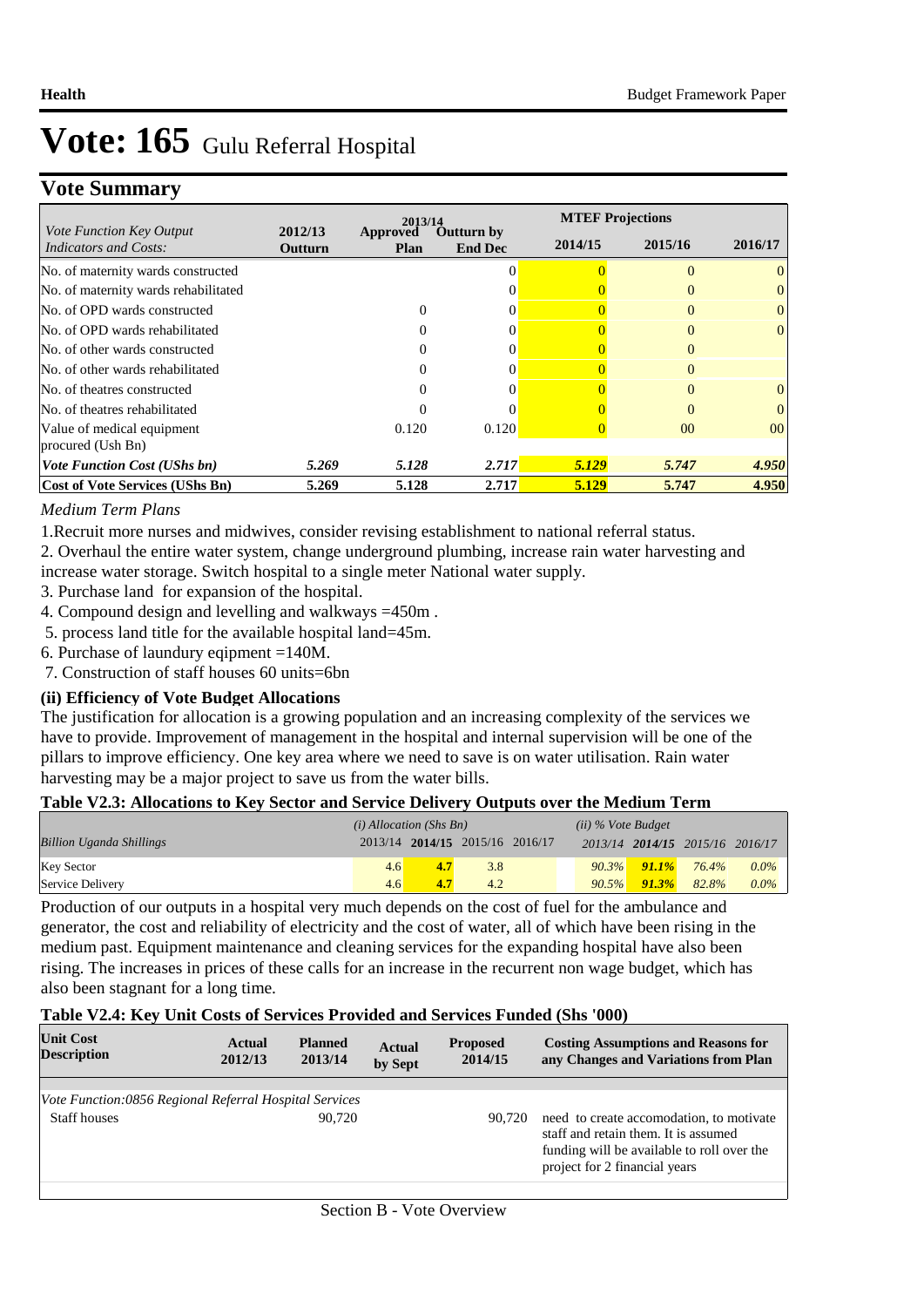# **Vote Summary**

| $\tilde{\phantom{a}}$                                      |                   |                           |                          |                            |                                                                                    |
|------------------------------------------------------------|-------------------|---------------------------|--------------------------|----------------------------|------------------------------------------------------------------------------------|
| <b>Unit Cost</b><br><b>Description</b>                     | Actual<br>2012/13 | <b>Planned</b><br>2013/14 | <b>Actual</b><br>by Sept | <b>Proposed</b><br>2014/15 | <b>Costing Assumptions and Reasons for</b><br>any Changes and Variations from Plan |
|                                                            |                   |                           |                          |                            |                                                                                    |
| staff house                                                | 90,744            |                           |                          |                            | need improve insfrustructure for health<br>delivery.                               |
| <b>ADMINISTRATION</b><br><b>BLOCK</b><br><b>COMPLETION</b> | 90.720            | 90.720                    |                          |                            | need to create office space                                                        |

### **(iii) Vote Investment Plans**

This hospital, constructed in 1934 has been really delapidated. It suffered 20 years of neglect during insurgency, yet it is destined to become one of the 3 national referral hospitals.There is therefore a lot to be done in terms of infrastructure development. To attract and retain staff we need the incentive of accommodation.

### **Table V2.5: Allocations to Capital Investment over the Medium Term**

|                                           | $(i)$ Allocation (Shs Bn) |                  |                                 |  | $(ii)$ % Vote Budget |           |                                 |  |
|-------------------------------------------|---------------------------|------------------|---------------------------------|--|----------------------|-----------|---------------------------------|--|
| <b>Billion Uganda Shillings</b>           |                           |                  | 2013/14 2014/15 2015/16 2016/17 |  |                      |           | 2013/14 2014/15 2015/16 2016/17 |  |
| Consumption Expendture (Outputs Provided) | 4.0                       | 4.1              | 3.0                             |  | <b>77.6%</b>         | $80.5\%$  | 59.5%                           |  |
| Investment (Capital Purchases)            | 1.2                       | 1.0 <sub>l</sub> | 2.0                             |  | 22.4%                | 19.5%     | 40.5%                           |  |
| <b>Grand Total</b>                        | 5.1                       | 5.1              | 5.0                             |  | $100.0\%$            | $100.0\%$ | 100.0% 100.0%                   |  |

Onset of Construction of a 52 unit, 3 storey Staff House middle cadre staff. This is expected to cost 3.6 billion and will be rolled over 2 years

## **Table V2.6: Major Capital Investments**

| <b>Project, Programme</b><br><b>Vote Function Output</b><br><b>UShs Thousand</b> |                                                           | 2013/14                                                                   | 2014/15                                                                                 |                                                                                             |  |
|----------------------------------------------------------------------------------|-----------------------------------------------------------|---------------------------------------------------------------------------|-----------------------------------------------------------------------------------------|---------------------------------------------------------------------------------------------|--|
|                                                                                  |                                                           | <b>Approved Budget, Planned</b><br><b>Outputs (Quantity and Location)</b> | <b>Actual Expenditure and</b><br><b>Outputs by September</b><br>(Quantity and Location) | <b>Proposed Budget, Planned</b><br><b>Outputs (Quantity and Location)</b>                   |  |
|                                                                                  | <b>Project 1004 Gulu Rehabilitation Referral Hospital</b> |                                                                           |                                                                                         |                                                                                             |  |
|                                                                                  | 085681 Staff houses<br>construction and<br>rehabilitation | staff house completion                                                    | Works near completion.<br>Preliminary certificates paid.                                | Construction of foundation and<br>ground floor of 52 unit 3 storey<br>staff housing complex |  |
|                                                                                  | <b>Total</b>                                              | 556,000                                                                   | 185.000                                                                                 | 999,850                                                                                     |  |
|                                                                                  | <b>GoU</b> Development                                    | 556,000                                                                   | 185.000                                                                                 | 999.850                                                                                     |  |
|                                                                                  | <b>External Financing</b>                                 | 0                                                                         | 0                                                                                       | 0                                                                                           |  |

## **(iv) Vote Actions to improve Priority Sector Outomes**

1. Strenghening middle level management and internal supervision 2. Increasing staff productivity through the motivation of providing accommodation, hence the staff house constructions 3. Exploring ways of reducing utility costs. 4 Improving the maintenance and servicing of equipment to avoid unnecessary breakdowns.

### **Table V2.7: Priority Vote Actions to Improve Sector Performance**

| 2013/14 Planned Actions:                              | 2013/14 Actions by Sept:                                                                                      | 2014/15 Planned Actions:                                                                 | <b>MT Strategy:</b>                                 |
|-------------------------------------------------------|---------------------------------------------------------------------------------------------------------------|------------------------------------------------------------------------------------------|-----------------------------------------------------|
|                                                       | Sector Outcome 1: Increased deliveries in health facilities                                                   |                                                                                          |                                                     |
|                                                       | Vote Function: 08 56 Regional Referral Hospital Services                                                      |                                                                                          |                                                     |
| <b>VF Performance Issue:</b> Attract and retain staff |                                                                                                               | To start on a 52 unit 3 storey<br>staff block to accommodate<br>junior staff and interns | To purchase land and build<br>more houses for staff |
|                                                       | Sector Outcome 3: Health facilities receive adequate stocks of essential medicines and health supplies (EMHS) |                                                                                          |                                                     |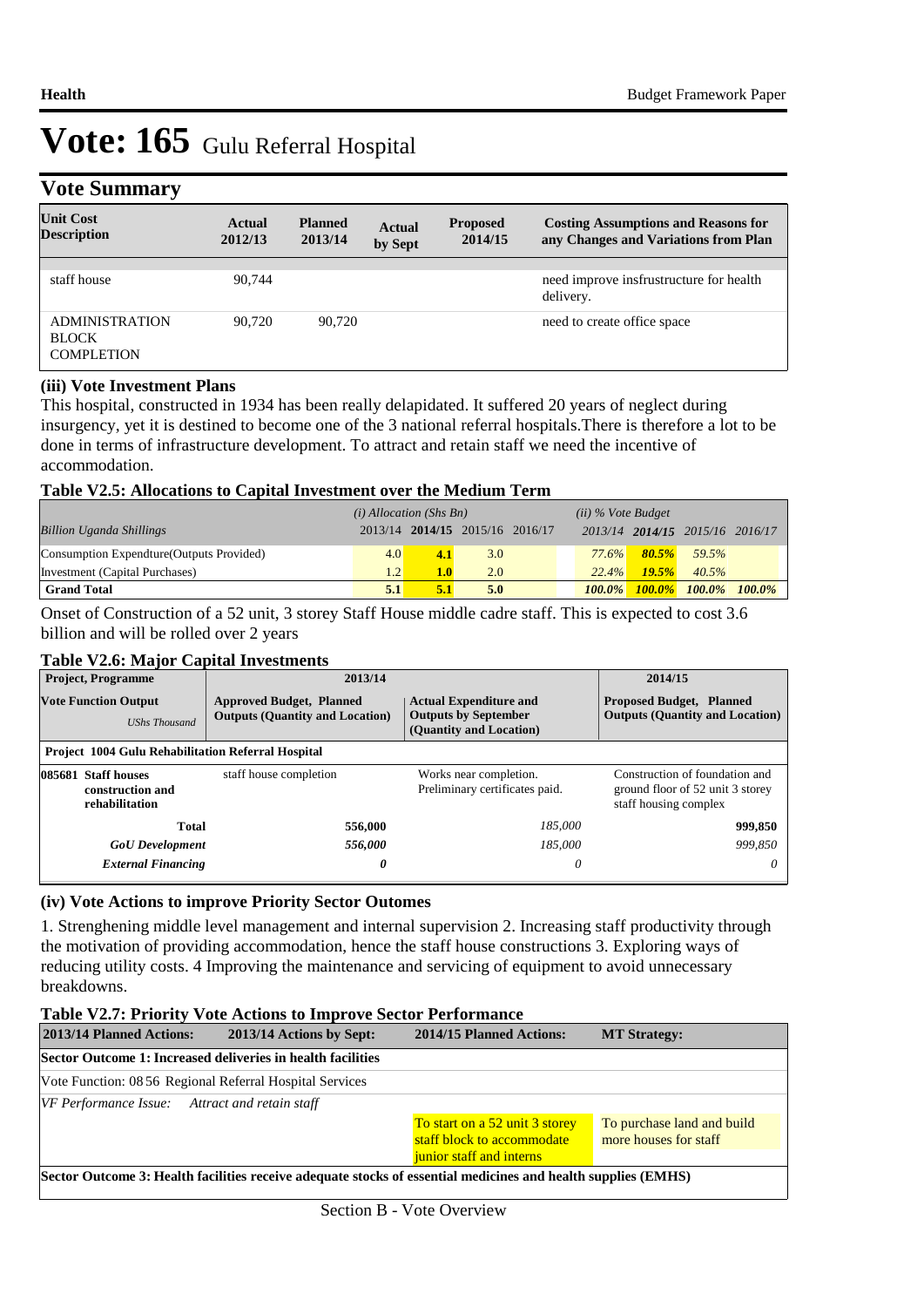# **Vote Summary**

| 2013/14 Planned Actions:                                                 | 2013/14 Actions by Sept:             | <b>2014/15 Planned Actions:</b>                                                                                                                                                                                                            | <b>MT Strategy:</b>                                                                                                                             |  |  |  |  |
|--------------------------------------------------------------------------|--------------------------------------|--------------------------------------------------------------------------------------------------------------------------------------------------------------------------------------------------------------------------------------------|-------------------------------------------------------------------------------------------------------------------------------------------------|--|--|--|--|
| Vote Function: 08 56 Regional Referral Hospital Services                 |                                      |                                                                                                                                                                                                                                            |                                                                                                                                                 |  |  |  |  |
| Provide adequate medicines and medical supplies<br>VF Performance Issue: |                                      |                                                                                                                                                                                                                                            |                                                                                                                                                 |  |  |  |  |
|                                                                          |                                      | <b>Ensure rational use of</b><br>available medicines by having<br>proper prescriptions, avoiding<br>wastage and expiries. Make<br>medicines and therapeutic<br>committee more active. Ensure<br>correct and timely orders for<br>medicines | Review the medicines list of<br>the hospital to reduce<br>unnecessary orders and to<br>avoid multiple medicines<br>performing similar functions |  |  |  |  |
| VF Performance Issue:                                                    | Repair and service medical equipment |                                                                                                                                                                                                                                            |                                                                                                                                                 |  |  |  |  |
|                                                                          |                                      | To have regular servicing and<br>repair of equipment to avoid<br>beakdowns and to enhance<br>user training. More funding is<br>required to achieve this                                                                                    | Shift to purchase of more up<br>to date equipment                                                                                               |  |  |  |  |

## *V3 Proposed Budget Allocations for 2014/15 and the Medium Term*

*This section sets out the proposed vote budget allocations for 2014/15 and the medium term, including major areas of expenditures and any notable changes in allocations.* 

#### **Table V3.1: Past Outturns and Medium Term Projections by Vote Function\***

|                                          |                           | 2013/14                |                                    | <b>MTEF Budget Projections</b> |         |         |
|------------------------------------------|---------------------------|------------------------|------------------------------------|--------------------------------|---------|---------|
|                                          | 2012/13<br><b>Outturn</b> | Appr.<br><b>Budget</b> | <b>Spent by</b><br><b>End Sept</b> | 2014/15                        | 2015/16 | 2016/17 |
| Vote: 165 Gulu Referral Hospital         |                           |                        |                                    |                                |         |         |
| 0856 Regional Referral Hospital Services | 5.269                     | 5.128                  | 1.224                              | 5.129                          | 5.747   | 4.950   |
| <b>Total for Vote:</b>                   |                           | 5.128                  | 1.224                              | 5.129                          | 5.747   | 4.950   |

### **(i) The Total Budget over the Medium Term**

The resource allocation is geared at improving the hospital infrastructure to be able to provide the required level of services. These include construction of roads, medical buildings and staff quarters. The services also require a larger number of staff, which attracts a higher wage bill. Equipment development is also still at a rudimentary level.

### **(ii) The major expenditure allocations in the Vote for 2014/15**

Salaries and wages 2.844bn, development expenditure -1bn nonwage recurrent expenditure-1.009bn.

#### **(iii) The major planned changes in resource allocations within the Vote for 2014/15**

#### **Table V3.2: Key Changes in Vote Resource Allocation**

| <b>Changes in Budget Allocations and Outputs from 2013/14 Planned Levels:</b> | <b>Justification for proposed Changes in</b>     |         |                   |          |                                |
|-------------------------------------------------------------------------------|--------------------------------------------------|---------|-------------------|----------|--------------------------------|
| 2014/15                                                                       |                                                  | 2015/16 |                   | 2016/17  | <b>Expenditure and Outputs</b> |
| Vote Function:0801 Regional Referral Hospital Services                        |                                                  |         |                   |          |                                |
| Output:<br>0856 01 Inpatient services                                         |                                                  |         |                   |          |                                |
| <b>UShs Bn:</b>                                                               | $-0.272$ UShs Bn:                                |         | $-1.925$ UShs Bn: | $-3.259$ |                                |
| The inpatients seen are                                                       | The inpatients seen are                          |         |                   |          |                                |
| $\frac{1}{2}$ expected to increase with a expected to increase with a         |                                                  |         |                   |          |                                |
| better quality of care                                                        | better quality of care                           |         |                   |          |                                |
| Output:                                                                       | 0856 05 Hospital Management and support services |         |                   |          |                                |
| <b>UShs Bn:</b>                                                               | 0.079 UShs Bn:                                   |         | $0.306$ UShs Bn:  | $-0.369$ |                                |
| This is to increase staff                                                     | This is to increase staff                        |         |                   |          |                                |
| <b>performance and to achieve</b> performance and to achieve                  |                                                  |         |                   |          |                                |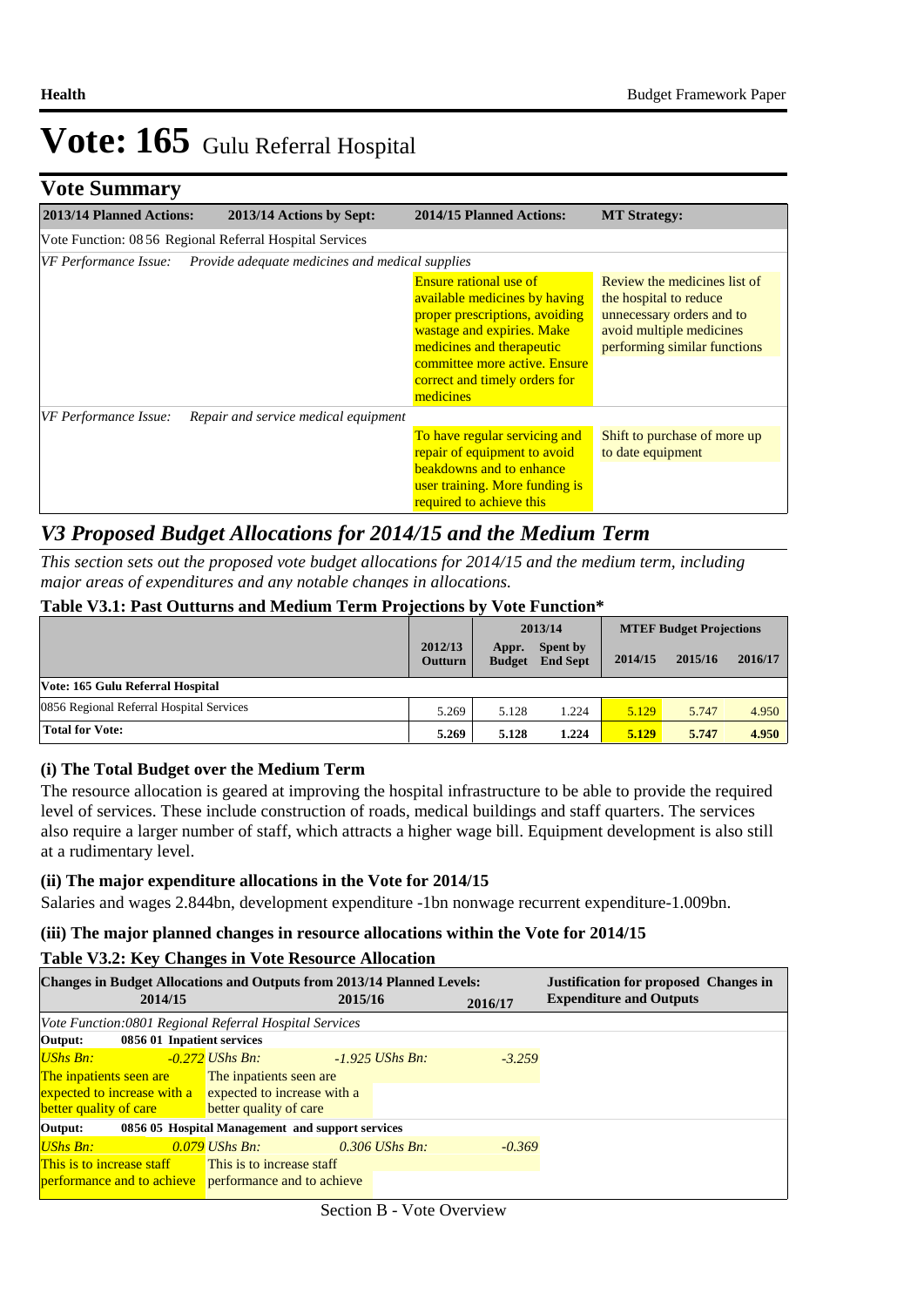# **Vote Summary**

| <b>Changes in Budget Allocations and Outputs from 2013/14 Planned Levels:</b> |         |                                                                                                  |         |                   |          | <b>Justification for proposed Changes in</b> |
|-------------------------------------------------------------------------------|---------|--------------------------------------------------------------------------------------------------|---------|-------------------|----------|----------------------------------------------|
|                                                                               | 2014/15 |                                                                                                  | 2015/16 |                   | 2016/17  | <b>Expenditure and Outputs</b>               |
| <i>patient satisfaction due to</i>                                            |         | <b>patient satisfaction due to</b><br><b>improved service delivery</b> improved service delivery |         |                   |          |                                              |
| Output:                                                                       |         | 0856 77 Purchase of Specialised Machinery & Equipment                                            |         |                   |          |                                              |
| UShs Bn:                                                                      |         | -0.120 UShs Bn:                                                                                  |         | $-0.120$ UShs Bn: | $-0.120$ |                                              |
| Output:                                                                       |         | 0856 80 Hospital Construction/rehabilitation                                                     |         |                   |          |                                              |
| UShs Bn:                                                                      |         | $-0.475$ UShs Bn:                                                                                |         | 0.154 UShs Bn:    | $-0.475$ |                                              |
|                                                                               |         | we shall need to carry out there is need for renovation                                          |         |                   |          |                                              |
|                                                                               |         | new projects like roads. of the existing medicine                                                |         |                   |          |                                              |
|                                                                               |         | store.                                                                                           |         |                   |          |                                              |
| Output:                                                                       |         | 0856 81 Staff houses construction and rehabilitation                                             |         |                   |          |                                              |
| <b>UShs Bn:</b>                                                               |         | 0.444 UShs Bn:                                                                                   |         | $0.474$ UShs Bn:  | $-0.556$ |                                              |
|                                                                               |         | More staff shall obtain More staff shall obtain                                                  |         |                   |          |                                              |
|                                                                               |         | <b>residential accommodation</b> residential accommodation                                       |         |                   |          |                                              |
| and shall have better                                                         |         | and shall have better                                                                            |         |                   |          |                                              |
| productivity                                                                  |         | productivity                                                                                     |         |                   |          |                                              |

# *V4: Vote Challenges for 2014/15 and the Medium Term*

*This section sets out the major challenges the vote faces in 2014/15 and the medium term which the vote has been unable to address in its spending plans.*

#### **Table V4.1: Additional Output Funding Requests**

| <b>Justification of Requirement for</b><br><b>Additional Outputs and Funding</b> |  |  |
|----------------------------------------------------------------------------------|--|--|
|                                                                                  |  |  |
|                                                                                  |  |  |
| Staff retention and productivity shall be improved to to improved                |  |  |
| infrastructure, which leads to efficient delivery of health services             |  |  |
| to the population and hence create a more productive population                  |  |  |
|                                                                                  |  |  |
|                                                                                  |  |  |
|                                                                                  |  |  |
| 0856 72 Government Buildings and Administrative Infrastructure                   |  |  |
| New buldings create a good working enviroment for both the staff                 |  |  |
| and the hospital clients. This in turn promotes delivery of health               |  |  |
| services.                                                                        |  |  |
| 0856 81 Staff houses construction and rehabilitation                             |  |  |
| When more staff are provided with accomodation their                             |  |  |
| performance will improve as they get motrivated. This will lead                  |  |  |
| to effeciency in health delivery=1.5bn.                                          |  |  |
|                                                                                  |  |  |

*This section discusses how the vote's plans will address and respond to the cross-cutting policy, issues of gender and equity; HIV/AIDS; and the Environment, and other budgetary issues such as Arrears and NTR..* 

### **(i) Cross-cutting Policy Issues**

*(i) Gender and Equity*

neonatal unit started to reduce mortality rate.

*(ii) HIV/AIDS*

Male circumcision is being carried out to reduce on HIV/AIDS transmission.

*(iii) Environment*

Incernaration of medical waste is being done in the hospital to help preserve enviroment.